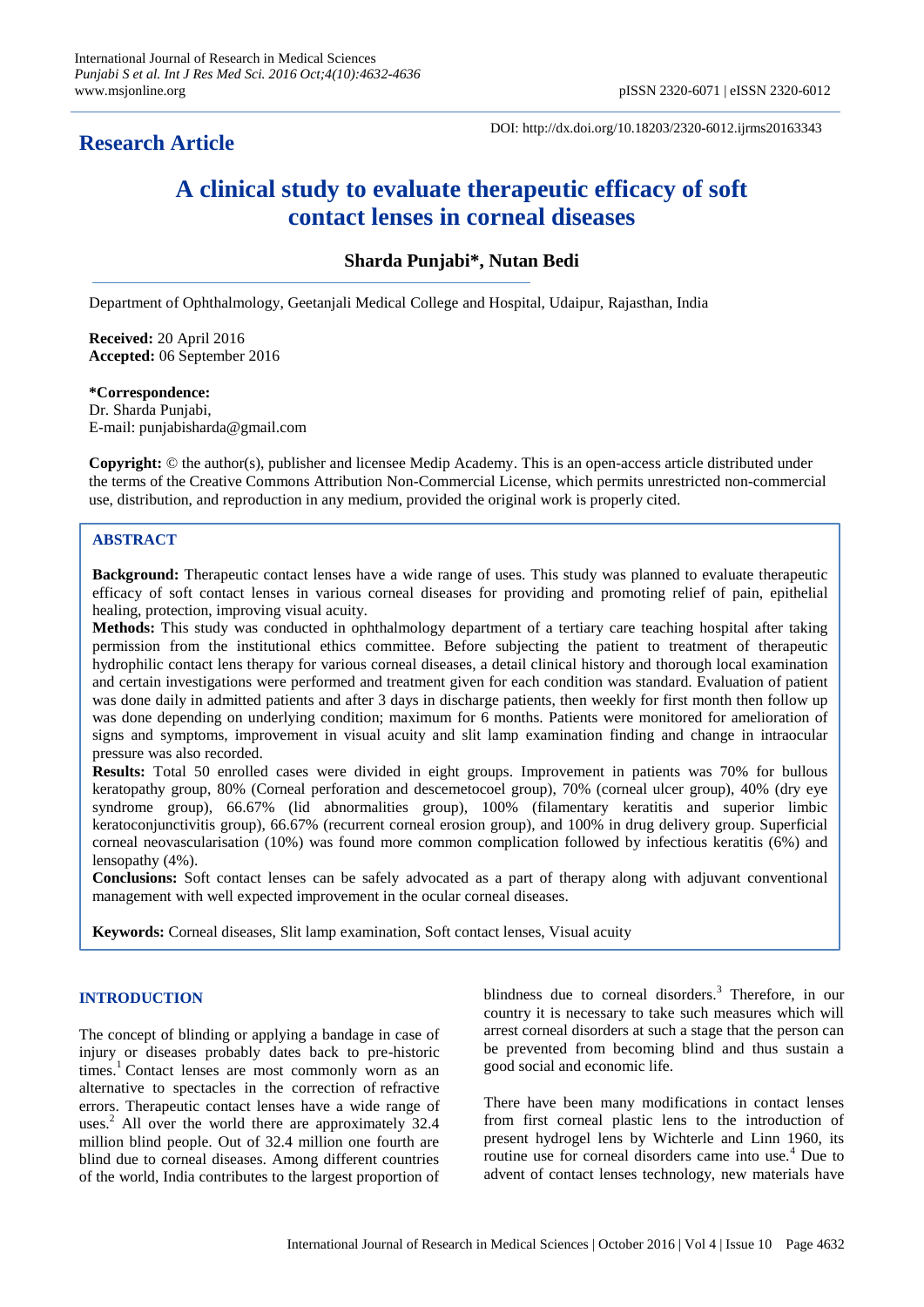been developed covering not only the correction of optical error but also a variety of therapeutic purposes.

Therapeutic lenses may be fabricated from hydrogels, silicon or collagen. Most lenses are hydrogels that consist of acrylic polymer matrix capable of absorbing substantial amount of water. These hydrophilic lenses are composed of up to 80% water depending on the type of lens and oxygen permeable. Initially hydoxy-ethyl methacrylate (HEMA) was the hydrogel materials used for therapeutic lenses.<sup>1</sup>

More recently other polymer like poly HEMA, vinylprolidine, glyceryl methacrylate and diacetone anylamide are being used. With the recent advances in material technology, today's bandage contact lenses provide benefits with enhanced convenience, improved healing and increased corneal health. Contact lenses have evolved as an adjuvant to medical treatment available so far for corneal disease.<sup>5</sup> This study was planned to evaluate therapeutic efficacy of soft contact lenses in various corneal diseases for providing and promoting relief of pain, epithelial healing, protection, improving visual acuity.

#### **METHODS**

The present study was conducted on patients attending the out-patient department of ophthalmology in a tertiary care teaching hospital for a period of one year after taking ethical permission. Hydrophilic contact lenses were used. Before subjecting the patient to treatment of therapeutic lens therapy, a detail clinical history and thorough local examination was done and certain investigations were performed and treatment given for each condition was standard.

Since keratometry was not possible in diseased cornea, trial fitting were given in the patients of corneal disease. After instillation of 4% xylocaine eye drops in patient's conjuctival sac, after the interval of 2 minutes the therapeutic lens was applied to the patient's diseased cornea. Lens fit was examined 60 minutes later and after 24 hours (as fit may be altered with a change in hydration). After fitting of contact lens depending as the condition of corneal disease either patient will admitted in ward or may be discharged at same time.

### *Evaluation*

Evaluation of patient was done daily in admitted patients and patients were monitored for amelioration of signs and symptoms, improvement in visual acuity and slit lamp examination finding and change in intraocular pressure was also recorded.

Patients remain admitted in wards till satisfactory cure condition was achieved, if any complications occurred; lenses were removed. Discharge patients were called up for evaluation after 3 days, then weekly for first month then follow up was done depending on underlying condition and that was maximum for 6 months in present study. All the data were recorded in percentage.

# **RESULTS**

Total 50 cases were enrolled in our study during the study period of 1 year. Out of 50 patients, there were 20 male and 30 female and male/female ratio was 2:3. Most of the patient age was ranged from 41-80 years. These cases were divided in eight groups. In present study most of the patients were in group I and group II (Table 1).

| <b>Groups</b> | <b>Disease</b>                                                  | <b>Male</b>    | <b>Female</b> | Total $(\% )$ |
|---------------|-----------------------------------------------------------------|----------------|---------------|---------------|
|               | <b>Bullous keratopathy</b>                                      | 4              |               | 10(20%)       |
|               | Corneal perforation and descemetocoel                           | h              |               | 10(20%)       |
| III           | Corneal ulcer                                                   |                |               | 7(14%)        |
| IV            | Dry eye syndrome                                                |                |               | $5(10\%)$     |
|               | Lid abnormalities                                               |                |               | 6(12%)        |
| VI            | Filamentary keratitis and Superior limbic kerato-conjunctivitis | $\overline{c}$ |               | 6(12%)        |
| VII           | Recurrent corneal erosion                                       |                |               | 3(6%)         |
| VIII          | Drug delivery                                                   |                |               | 3(6%)         |
| Total         |                                                                 | 20             | 30            | 50            |

#### **Table 1: Demographic profile of the patients.**

Table 2 shows effect of soft contact lenses on various disease of cornea.

Out of 10 patients of bullous keratopathy group, 5 patients were given bandage contact lenses along with hypersol-5% and results were more favourable in this group (80%) as compared to without hypersol-5% (60%). In cases of lid abnormalities contact lenses were found more effective in trichiasis (75%) as compared to entropion (50%).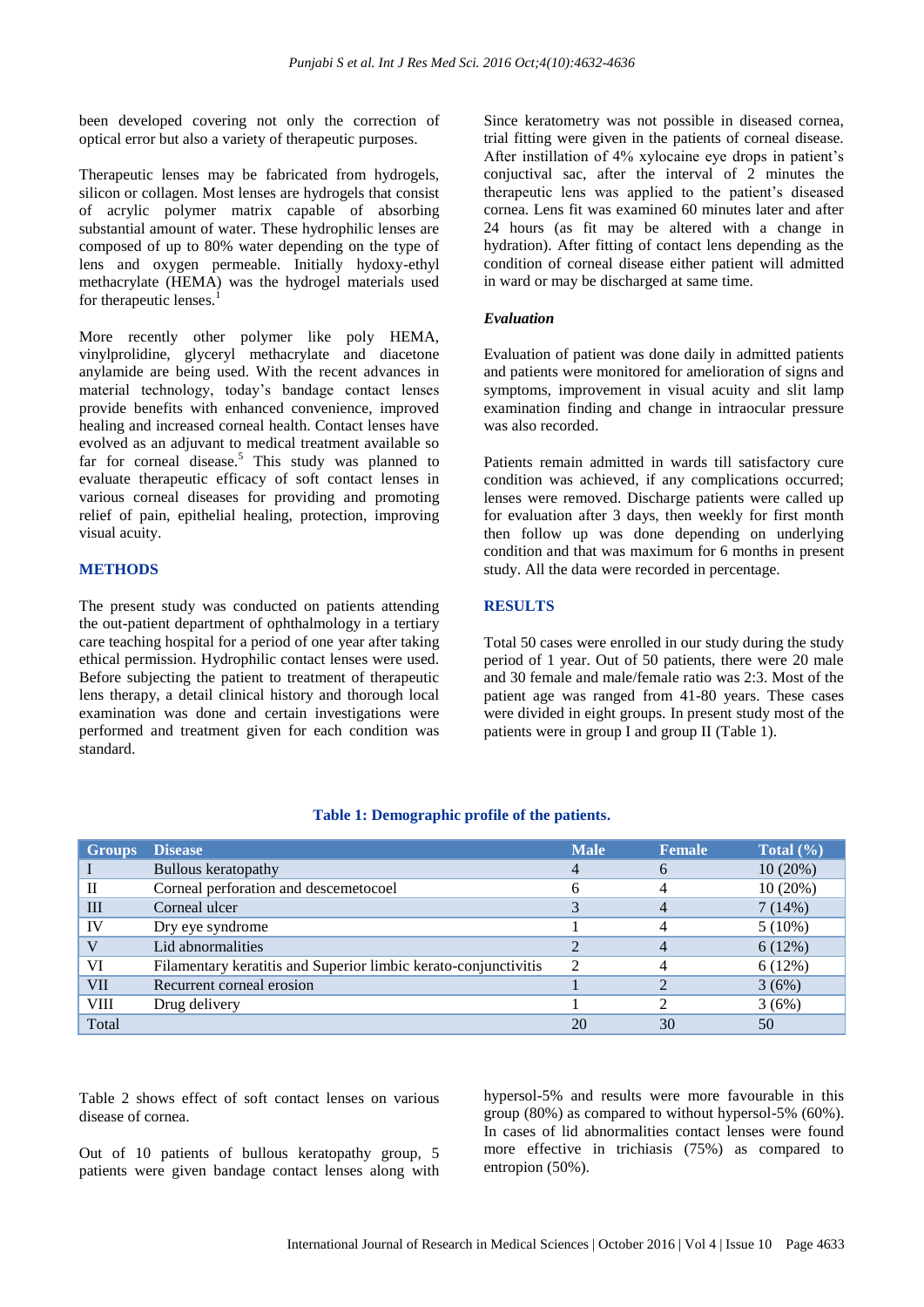In case of drug delivery mean reduction of IOP in right eye (topical pilocarpine 2% TDS) was 16% while in left eye (pilocarpine presoaked soft contact lens) was 30%. Superficial corneal neovascularisation (10%) was found more common complication followed by infectious keratitis (6%) and lensopathy (4%). Giant papillary conjunctivitis and corneal oedema was not noted in any case (Table 3).

#### **Table 2: Effect of soft contact lenses on various groups of corneal disease.**

| <b>Conditions</b>                    |            | No. of         | <b>Evaluation of patients</b>                     |                                     |                                               |         |
|--------------------------------------|------------|----------------|---------------------------------------------------|-------------------------------------|-----------------------------------------------|---------|
|                                      |            | cases          | <b>Changes</b> in<br>visual acuity<br>(Increased) | Sign and<br>symptoms<br>(Decreased) | <b>Slit lamp</b><br>examination<br>(Improved) | in $\%$ |
| <b>Bullous</b> keratopathy           | 10         |                |                                                   |                                     | 70                                            |         |
| Corneal perforation                  | 5          | 3              |                                                   |                                     | 80                                            |         |
| Descemetocoel                        |            | 3              |                                                   |                                     | 80                                            |         |
| Corneal ulcer                        |            | 5              |                                                   |                                     | 70                                            |         |
| Dry eye syndrome                     | 5          | $\mathfrak{D}$ |                                                   |                                     | 40                                            |         |
| Lid abnormalities                    | Trichiasis | $\overline{4}$ | 3                                                 |                                     |                                               | 75      |
|                                      | Entropion  | 2              |                                                   |                                     |                                               | 50      |
| Filamentary keratitis                |            | $\mathfrak{D}$ |                                                   | 2                                   |                                               | 100     |
| Superior limbic keratoconjunctivitis | 4          | 3              |                                                   |                                     | 100                                           |         |
| Recurrent corneal erosion            | 3          | $\mathfrak{D}$ | $\mathcal{L}$                                     | 2                                   | 66.66                                         |         |
| Drug delivery                        |            | 3              |                                                   | 3 (Fall in IOP)                     | 0                                             | 100     |

**Table 3: Complications of bandage contact lenses in various groups of corneal disease.**

| <b>Complications</b>                      | Number of patients $(\% )$ |                          |                          |               |                          |               |                | <b>Total</b>             |          |
|-------------------------------------------|----------------------------|--------------------------|--------------------------|---------------|--------------------------|---------------|----------------|--------------------------|----------|
|                                           | T<br>$(n=10)$              | П<br>$(n=10)$            | Ш<br>$(n=7)$             | IV<br>$(n=5)$ | V<br>$(n=6)$             | VI<br>$(n=6)$ | VII<br>$(n=3)$ | VIII<br>$(n=3)$          | $(n=50)$ |
| Infectious keratitis                      |                            | $1(10\%)$                | $\overline{\phantom{a}}$ | $1(20\%) -$   |                          |               | $1(33.3\%)$    | $\overline{\phantom{a}}$ | 6%       |
| Corneal oedema                            |                            | $\overline{\phantom{a}}$ | $\overline{\phantom{a}}$ |               | $\overline{\phantom{0}}$ |               |                |                          |          |
| Superficial corneal<br>neovascularisation | $1(10\%)$                  | 2(20%)                   | $2(28.8\%)$              |               | $\overline{\phantom{a}}$ |               |                | $\overline{\phantom{0}}$ | 10%      |
| Giant papillary<br>conjunctivitis         |                            | $\overline{\phantom{0}}$ | $\overline{\phantom{0}}$ |               |                          |               |                |                          |          |
| Lenspathy lens deposit/<br>damage to lens | $\qquad \qquad -$          |                          | $1(14.2\%)$              | $1(20\%)$ -   |                          |               |                | $\overline{\phantom{a}}$ | 4%       |

# **DISCUSSION**

Contact lens devices have a wide range of therapeutic applications in modern ophthalmology practice. These lenses help in relief of pain, promotion of corneal healing, mechanical protection and structural support, control of corneal hydration, apposition of wound margins, maintenance of fornices, and drug delivery.<sup>2,5</sup>

In present study most of the patients were in age group 41-80 years in both sexes. This could be due to the fact that the patients in this age group were more cooperative for the study. In present study 80 % visual improvement was found in bullous keratopathy patients. 10 % cases had developed superficial neovascularisation. Study done in 12 cases by Gasset and Kaufman in 1970 had given 100% results of improvement by using HEMA contact lenses in bullous keratopathy cases.<sup>6</sup> In 1971, Gasset and Kaufman done the study on 49 patients and they had reported improvement in 41 cases.<sup>7</sup> Most of the studies have concluded that soft hydrophilic lenses are useful in case of bullous keartopathy and it is more useful when it is used with hypertonic saline 5%. Bandage contact lenses give relief from pain, originating from ruptured bullae as soft contact lenses protect the exposed nerve endings,<sup>8</sup> though lens does not alter pathophysiology of disease for that reason lens should be worn permanently.

Improvement by using soft contact lens on descemetocoel and corneal perforation in our study was found in 80% of cases. 20 % cases reported neovascularisation. Mondino BJ studied 9 cases. In his study improvement was in 3 cases and 6 cases remained same.<sup>9</sup> This is in agreement with our study that soft contact lenses are useful in majority of corneal perforation and descemetocoel as they cause rapid reformation of anterior chamber and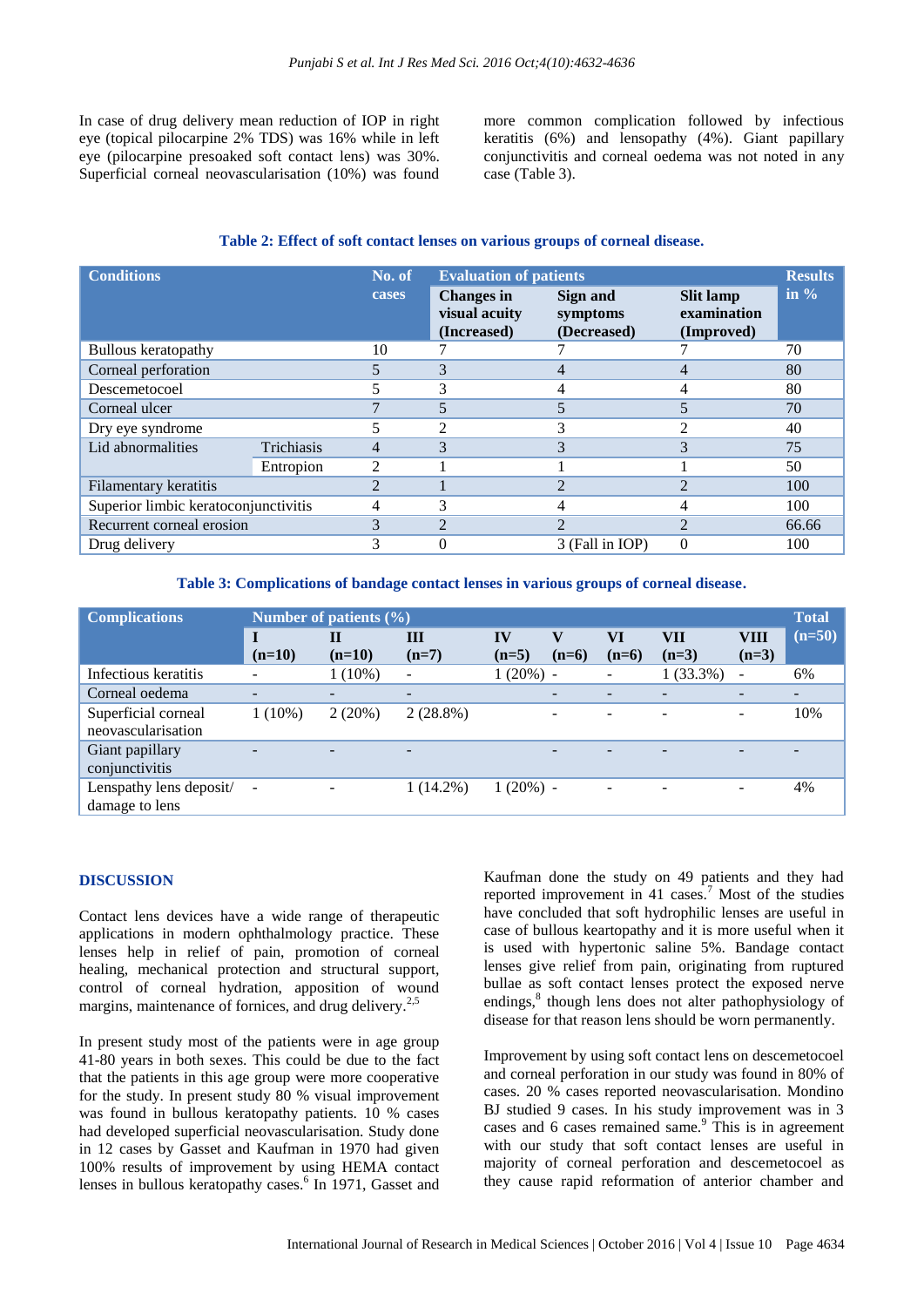healing if uses temporarily. In present study improvement in case of corneal ulcer was reported in 70 % cases. Out of 7 cases 2 cases showed superficial neovascularisation and in one case lens deposition (lensopathy) was noted. Gasset and Kaufman reported relief in 60 % cases<sup>6</sup> and Buxton and Clyde reported 100 % improvement in all. He also observed that epithelisation is slow in aphakics compared to phakic patients.<sup>10</sup> Mondino BJ also reported improvement in patients of corneal ulcer.<sup>9</sup> The results of our study are comparable with the studies done by other workers that contact lenses promote healing by rapid epithelisation of ulcer.

Less than 50% cases of dry syndrome were found to be improved by using soft contact lenses. It was tested by Shirmer's test and TFBUT (tear film breakup time). In one case infectious keratitis was developed and in one drying of lens. Kaufmann and Leibowitz have concluded low incidence of success of contact lenses or not effective in case of dry eye.<sup>6,11</sup>

Lindsy and Farus have reported minimal effect of contact lenses on dry eye.<sup>12</sup> The reason for less effectiveness in dry eye could be recurrent fall of lenses, improper lens fitting, and continuous use of supplement artificial tears. Bandage lens does not eliminate the frequent application of artificial tears as it may require additional amount of topical medication to maintain hydration, moist chamber goggles, punctum occlusion and solid tear substance are important aspects to be used as treatment.

Soft contact lenses were found effective in 67 % cases of lid abnormalities and it was found more effective in trichiasis as compared to entropion. Leibowitz has also reported protective role of contact lenses in trichiasis.<sup>12</sup> This could be because during the stage of epithelisation, cornea is protected from lid trauma and it can occur fast. So contact lens acts as a temporary physical barrier protecting the already compromised corneal surfaced from theses mechanical forces until lid abnormalities are corrected.

Contact lenses were found 100 % effective in all cases of filamentary keratitis and keratoconjunctivitis. Sugar J et al in 1988 and Lindahl KJ et al in 1991 have also found contact lenses very helpful in these cases. $13,14$  Bandage contact lenses along with adjuvant therapy were found effective in all the cases of recurrent corneal erosion. Other studies have also shown similar results.<sup>13,15,16</sup> This could be because bandage contact lenses provide a mechanical protective effect shielding the epithelium and corneal nerves from shearing actions of lids. They also facilitate re-establishments of basement membrane complexes with concomitant healing and firm attachment of epithelium.

In all the 3 cases of our study where soft contact lenses used as drug delivery, were found more effective as compared to topical drops. Krejci L et al have conclude that IOP lowered more by using drugs in contact lense.<sup>17</sup>

Friedmann Z et al have also use delivery of acetazolamide and methazolamide by contact lenses and they have found it more effective in lowering IOP.<sup>18</sup> So it can be concluded with above studies that bandage contact lenses can be act as drug delivery system, especially in case of primary open angle glaucoma where patients compliance is poor.

### **CONCLUSION**

Soft contact lenses can be safely advocated as a part of therapy along with adjuvant conventional management with well expected improvement in the ocular corneal diseases which we considered in present study.

*Funding: No funding sources Conflict of interest: None declared Ethical approval: The study was approved by the Institutional Ethics Committee*

## **REFERENCES**

- 1. Weiner BM. Therapeutic bandage lenses. In: Silbert JA, ed. Anterior Segment Complications of Contact Lens Wear. Churchill Livingstone, New York, 1994;455-71.
- 2. Rubinstein MP. Applications of contact lens devices in the management of corneal disease. Eye. 2003;17:872-6.
- 3. Stevens GA, White RA, Flaxman SR, Price H, Jonas JB, Keeffe J, et al. Global prevalence of vision impairment and blindness: magnitude and temporal trends, 1990-2010. Ophthalmology. 2013;120(12):2377-84.
- 4. Witcherle O, Lim D. Hydrophilic gels for biological use. Nature. 1960;185:117-8.
- 5. Christie CL. Therapeutic contact lenses. Cont Lens Anterior Eye. 1999;22:S20–S25.
- 6. Gasset AR, Kaufman HE. Therapeutic uses of hydrophilic contact lenses. Am J Ophth. 1970;69:252.
- 7. Gasset AR, Kaufman HE. Bandage lenses in the treatment of bullous keratopathy. Am J Ophth. 1971;72:376.
- 8. Sugar J, Bray R. Contact Lenses. In Peyman GA, Sanders D, Goldberg MF (eds): Principles and Practice of Ophthalmology. Philadelphia, WB Saunders, 1980;1:221-40.
- 9. Mondino BJ. Inflammatory diseases of the peripheral cornea. Ophthalmology. 1988;95:463-72.
- 10. Buxton JN, LR Clyde. A Therapeutic Evaluation of Hydrophilic Contact Lenses. Am J Ophth. 1971;72(3):532-5.
- 11. Leibowitz HM, Rosenthal P. Hydrophilic contact lenses in corneal disease. I. Superficial, sterile, indolent ulcers. Arch Ophth. 1971;85:163.
- 12. Lindsy and Farsus. Contact lens in management of dry eye. Int Ophthal Cli. 1987;27:27.
- 13. Sugar J, Wiet SP, Meisler DM. Pseudophakic bullous keratopathy with intermedics model 024